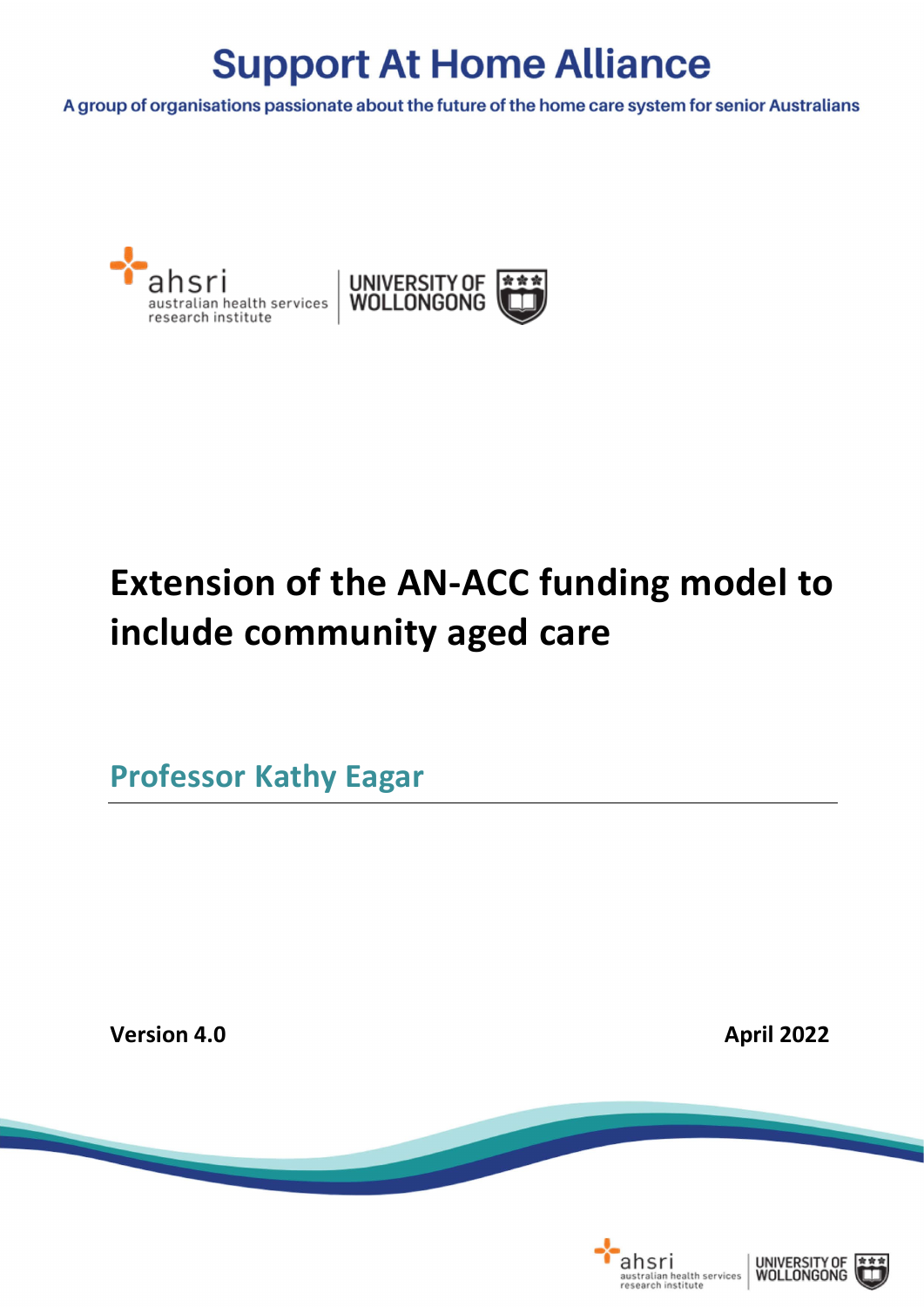A group of organisations passionate about the future of the home care system for senior Australians

### <span id="page-1-0"></span>**Contents**

| 1                   |                     |                                                                                       |  |  |  |  |
|---------------------|---------------------|---------------------------------------------------------------------------------------|--|--|--|--|
| 2                   |                     |                                                                                       |  |  |  |  |
| 3                   |                     |                                                                                       |  |  |  |  |
| 4                   |                     |                                                                                       |  |  |  |  |
| 5                   |                     |                                                                                       |  |  |  |  |
|                     | 5.1                 |                                                                                       |  |  |  |  |
|                     | 5.1.1               |                                                                                       |  |  |  |  |
|                     | 5.1.2               |                                                                                       |  |  |  |  |
|                     | 5.2                 |                                                                                       |  |  |  |  |
|                     | 5.3                 |                                                                                       |  |  |  |  |
| 6                   |                     |                                                                                       |  |  |  |  |
| 7                   |                     |                                                                                       |  |  |  |  |
|                     | <b>Attachment 1</b> |                                                                                       |  |  |  |  |
|                     | 7.1                 |                                                                                       |  |  |  |  |
|                     | 7.2                 |                                                                                       |  |  |  |  |
| <b>Attachment 2</b> |                     | Differences between the AN-ACC funding model and the proposed Support at Home funding |  |  |  |  |
|                     | 1                   |                                                                                       |  |  |  |  |
|                     | $\mathcal{P}$       |                                                                                       |  |  |  |  |
|                     | 3                   |                                                                                       |  |  |  |  |





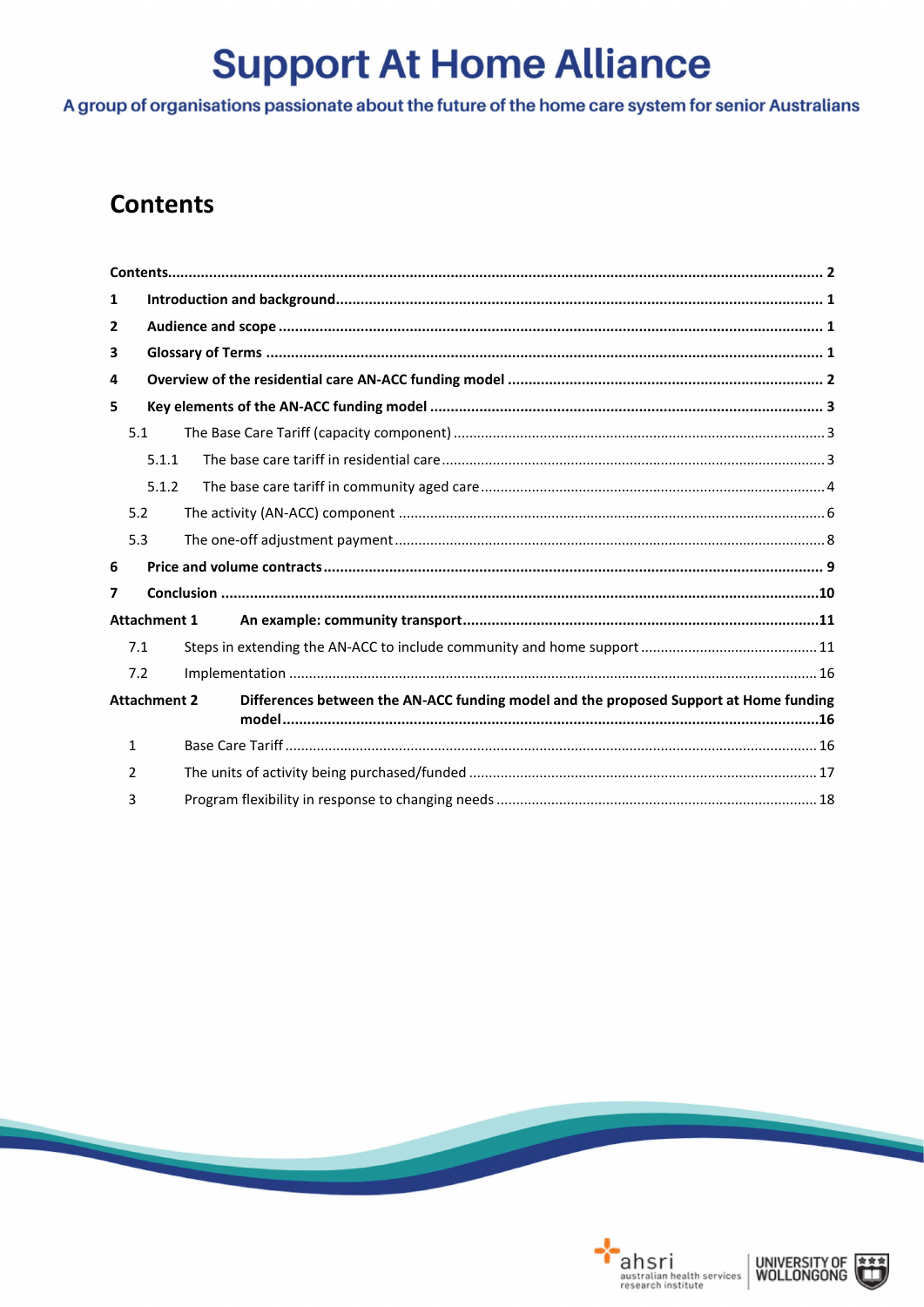A group of organisations passionate about the future of the home care system for senior Australians

### <span id="page-2-0"></span>**1 Introduction and background**

The purpose of this document is to outline how the principles that underpin the new Australian National Aged Care Classification (AN-ACC) apply equally to community aged care and to propose that the community aged care sector work together to design a branch of the AN-ACC classification and funding model that works for community aged care.

The AN-ACC funding model was designed for residential care to address a number of weaknesses in the current residential care (ACFI) funding model. The AN-ACC system provides funding transparency by focusing on what actually drives the need for care and best predicts resource use. This results in more funding equity and improved operational efficiency. In addition, the AN-ACC system enables greater consumer choice by not being prescriptive in the specific care activities that are funded and enables the outcomes of care to be assessed in meaningful ways. These are all major deficits in the current ACFI system.

They are also major deficits in the developmental work that the Department of Health is attempting to progress in the design of a new funding model to underpin its new "Support At Home" (SAH) Program.

Further, the extension of the one funding model across both residential and community care allows for costs and outcomes to be tracked across settings and over time. This is consistent with the goal of improving integration of aged care across care settings.

### <span id="page-2-1"></span>**2 Audience and scope**

Funding system design is necessarily a technical activity. The implication is that this document necessarily contains technical concepts. This document is written for those with a basic understanding of funding and costing. It is not written for a lay audience.

| <b>Activity costs</b>                                           | The costs of providing care and support ( $\alpha$ ctivity) to meet the assessed needs of<br>individuals. In the AN-ACC funding model, these costs are funded based on the<br>AN-ACC casemix class of the resident.                                                                                                                                                                                                                                                                                                      |
|-----------------------------------------------------------------|--------------------------------------------------------------------------------------------------------------------------------------------------------------------------------------------------------------------------------------------------------------------------------------------------------------------------------------------------------------------------------------------------------------------------------------------------------------------------------------------------------------------------|
| Australian National Aged Care<br>Classification (AN-ACC) system | Consists of the AN-ACC assessment, AN-ACC casemix classification and AN-ACC<br>funding model. AN-ACC Version 1 was designed solely for residential care. This<br>proposal is for the AN-ACC to be expanded so that AN-ACC Version 2 has a<br>separate branch for community and home support.                                                                                                                                                                                                                             |
| Base Care Tariff (BCT)                                          | The BCT is a payment designed to cover the core costs of a community aged care<br>service so that it has the <i>capacity</i> to provide aged care services to individuals.<br>These are costs that are not driven by the care needs of individual care recipients<br>but are costs consumed equally by all care recipients plus overhead agency costs.<br>These include management and office costs, care coordination, quality assurance,<br>reporting and education. In the AN-ACC funding model, an approved provider |

### <span id="page-2-2"></span>**3 Glossary of Terms**



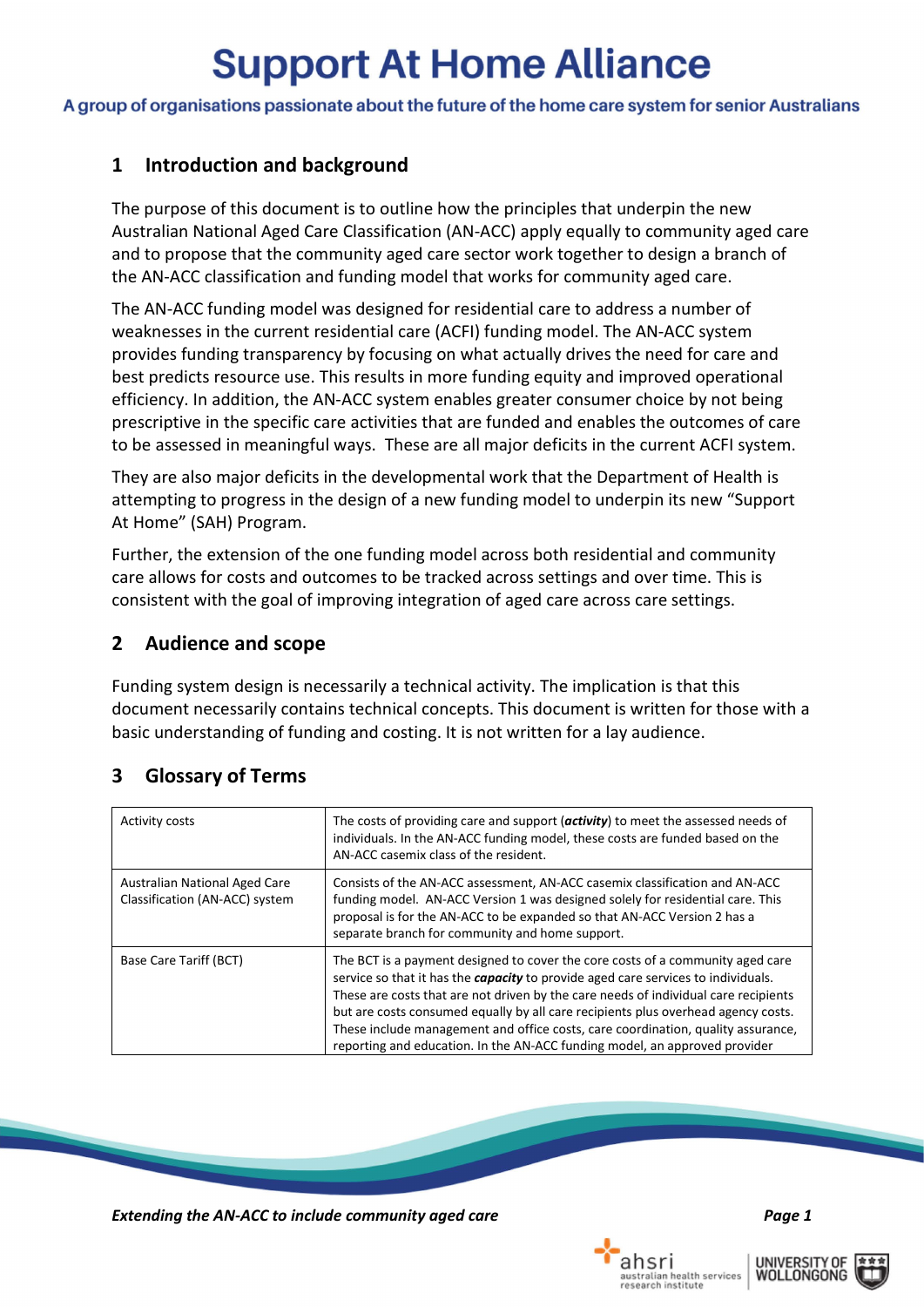#### A group of organisations passionate about the future of the home care system for senior Australians

|                                           | would receive an annual BCT payment at the beginning of each year to fund their<br>capacity to deliver an agreed range of community and home aged care services.                                                                                                                                                                                                                                                                                                                                                                                                                                                                                                                                                                                                                                                                                                                       |  |
|-------------------------------------------|----------------------------------------------------------------------------------------------------------------------------------------------------------------------------------------------------------------------------------------------------------------------------------------------------------------------------------------------------------------------------------------------------------------------------------------------------------------------------------------------------------------------------------------------------------------------------------------------------------------------------------------------------------------------------------------------------------------------------------------------------------------------------------------------------------------------------------------------------------------------------------------|--|
| Casemix                                   | A system that allocates service recipients into classes. Care recipients within a<br>class will have similar needs for care and their care will involve similar levels of<br>resource consumption.                                                                                                                                                                                                                                                                                                                                                                                                                                                                                                                                                                                                                                                                                     |  |
| Individual care                           | Care and support that is tailored to the needs of an individual care recipients.<br>Differences in individual care needs are associated with differences in assessed<br>function, cognition, behaviour and health status plus external factors such as<br>location. Individual care and support is funded through an AN-ACC activity<br>component that covers the costs of delivering services to individuals once all the<br>capacity costs are dealt with through a BCT. Different consumers need different<br>amounts and types of services and so the AN-ACC classification is used to classify a<br>consumer based on the mix of services they need. These are aggregated to form<br>an <i>annual price and volume contract</i> each year. The AN-ACC funding model for<br>community and home support is a price and volume contract, not an individual fee<br>for service model. |  |
| National Weighted Activity Unit<br>(NWAU) | A measure of relative price across the whole of aged care. An NWAU of 1.2 means<br>that the price of the activity is 20% above the national average. An NWAU of 0.5<br>means that the price is 50% below national average. The 'national average' is the<br>average of all aged care in Australia, both residential and community. The NWAU<br>is a common currency for funding aged care across the care continuum. The<br>Independent Hospital and Aged Care Authority will recommend the price of an<br>NWAU of 1.00 from 2022/23. All other prices for aged care are determined<br>relative to the price of 1.00 NWAU.                                                                                                                                                                                                                                                             |  |
| Relative Value Unit (RVU)                 | A measure of relative cost specific to each service type. So there are one set of<br>RVUs for residential care, another for community transport, another for delivered<br>meals etc. An RVU of 1.00 is given to the overall mean resource utilisation for all<br>recipients of each type of aged care service. An RVU of 2 indicates that the people<br>in the class need twice as much service compared to the overall mean for that<br>service type and a class with an RVU of 0.5 indicates that the people in the class<br>need half as much service as the average.                                                                                                                                                                                                                                                                                                               |  |

### <span id="page-3-0"></span>**4 Overview of the residential care AN-ACC funding model**

The AN-ACC funding model is similar to the activity based funding (ABF) system that is in place across the health system nationally. This approach is best known in its application in the acute hospital sector. However, it is an eminently flexible approach that has been successfully applied in subacute and non-acute care as well as non-admitted and community based care systems nationally and internationally. It has also been successfully implemented in the disability and education sectors.

The key characteristics of activity based funding systems are:

 A classification system with classes that describe the characteristics of those receiving care rather than describing what they receive. In health jargon, it is a 'casemix' classification, not a 'service mix' classification.



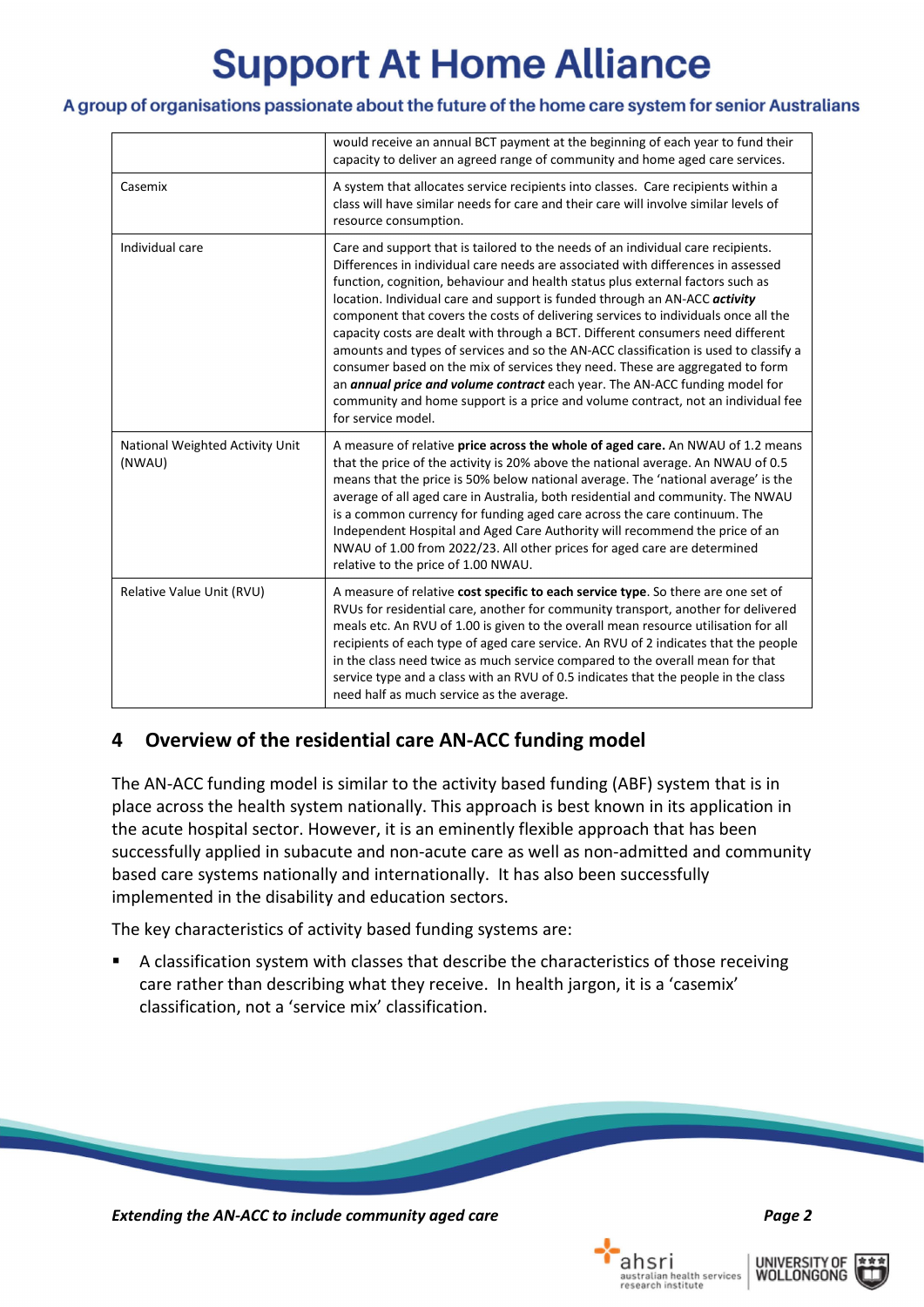### A group of organisations passionate about the future of the home care system for senior Australians

- Classes that are both meaningful and resource homogeneous. This allows them to be used for funding purposes as well as providing a base for measuring the outcomes of care.
- A payment model in which there is an explicit relationship between cost and price informed by regular costing studies.
- National weighted activity units (NWAU) for all classes based on cost relativities between classes and a single price across all care activities regardless of care setting.

### <span id="page-4-0"></span>**5 Key elements of the AN-ACC funding model**

The AN-ACC funding model has three key design elements:

- 1. A base care tariff (for the service capacity component)
- 2. An activity payment (to meet individual care as determined by the person's AN-ACC class)
- 3. A one off adjustment payment for residents when a resident enters residential aged care. It is not proposed to apply an adjustment payment to community and home support. This element applies to residential aged care only.

The AN-ACC model is a streamlined model that does away with many of the separate adjustments and supplements used in the past. It is administratively simple yet it represents a more sophisticated approach to funding that is based on evidence of cost and cost drivers.

### <span id="page-4-1"></span>**5.1 The Base Care Tariff (capacity component)**

### <span id="page-4-2"></span>**5.1.1 The base care tariff in residential care**

The base care tariff is included in the funding model for two key reasons. The first is to recognise the fact that a large proportion (approximately 50%) of care costs within a facility are driven not by the individual care needs of the residents but by care delivered equally to all residents. The second is to provide stability in the funding model, where 50% of the facility funding is fixed regardless of changes in the individual resident care needs profile and, for some facilities, regardless of changes in occupancy.

The base care tariff covers capacity costs. These include activities such as clinical supervision and training, facility clinical management and shared care activities such as night supervision and resident observation during social activities and meal times. These costs do not change significantly with changes in individual resident care need or with small changes in occupancy. For example, the costs of a night supervisor are determined by the overall number of residents rather than the needs of a specific resident. Capacity care costs were found in the RUCS to be determined by structural characteristics of the facility including size, geographic location and service specialisation.



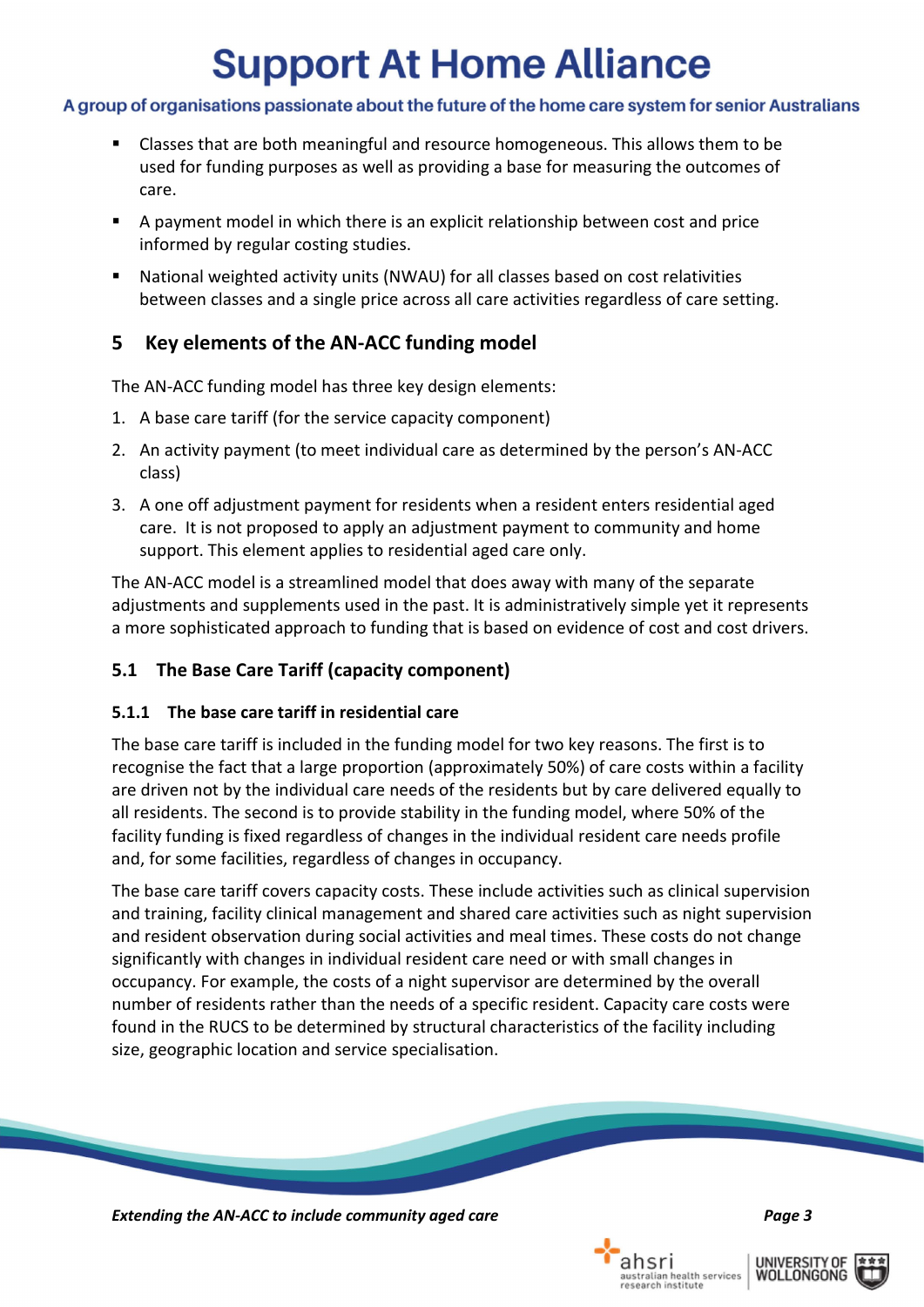### A group of organisations passionate about the future of the home care system for senior Australians

The structural factors that are associated with significant increases in capacity costs per day are remote and very remote facilities that provide indigenous care services, non-indigenous remote services that have less than 30 beds and specialised services to homeless people. Remoteness has been defined using the Modified Monash Model (MMM) a standardised measure of geographic isolation on a scale of 1 to 7. The MMM value of 1 represents the most urbanised parts of the country and, at the other end of the scale, the facilities with an MMM value of 7 are the most remote.

Each of the base care tariffs and their associated NWAUs are included in [Table 1.](#page-5-1)

| <b>Base Care</b><br><b>Tariff</b> | <b>Facility description</b>          | <b>RVU</b> | <b>NWAU</b> |
|-----------------------------------|--------------------------------------|------------|-------------|
|                                   | Indigenous, MMM=7                    | 463%       | \$390.24    |
| 2                                 | Indigenous, MMM=6                    | 162%       | \$169.10    |
| 3                                 | Non-indigenous, MMM=6-7, < 30 beds * | 187%       | \$147.42    |
| 4                                 | Non-indigenous, MMM=6-7, 30+ beds *  | 106%       | \$112.74    |
|                                   | $MM = 5$                             | <b>TBC</b> |             |
| 5                                 | <b>Specialised homeless</b>          | 179%       | \$199.46    |
| 6                                 | All other RACFs                      | 95%        | \$106.23    |
| All                               |                                      | 100%       | \$108.40    |

<span id="page-5-1"></span>Table 1 Base care tariffs and NWAUs

### <span id="page-5-0"></span>**5.1.2 The base care tariff in community aged care**

The two reasons that the base care tariff is included in the residential funding model apply equally to community aged care.

### *Capacity or structural costs*

A large proportion of community aged care costs are driven not by the care needs of individual care recipients. Rather, they are the structural costs required to deliver the service to all care recipients. Examples include the cost of renting office accommodation, the cost of the organisation's management team and the embedded cost of core activities such as staff supervision, quality assurance and activity reporting. There are also structural costs that vary by service type. For example, the cost of purchasing and maintaining a bus in a Community Transport Organisation is independent of the needs of the people who ride on the bus.



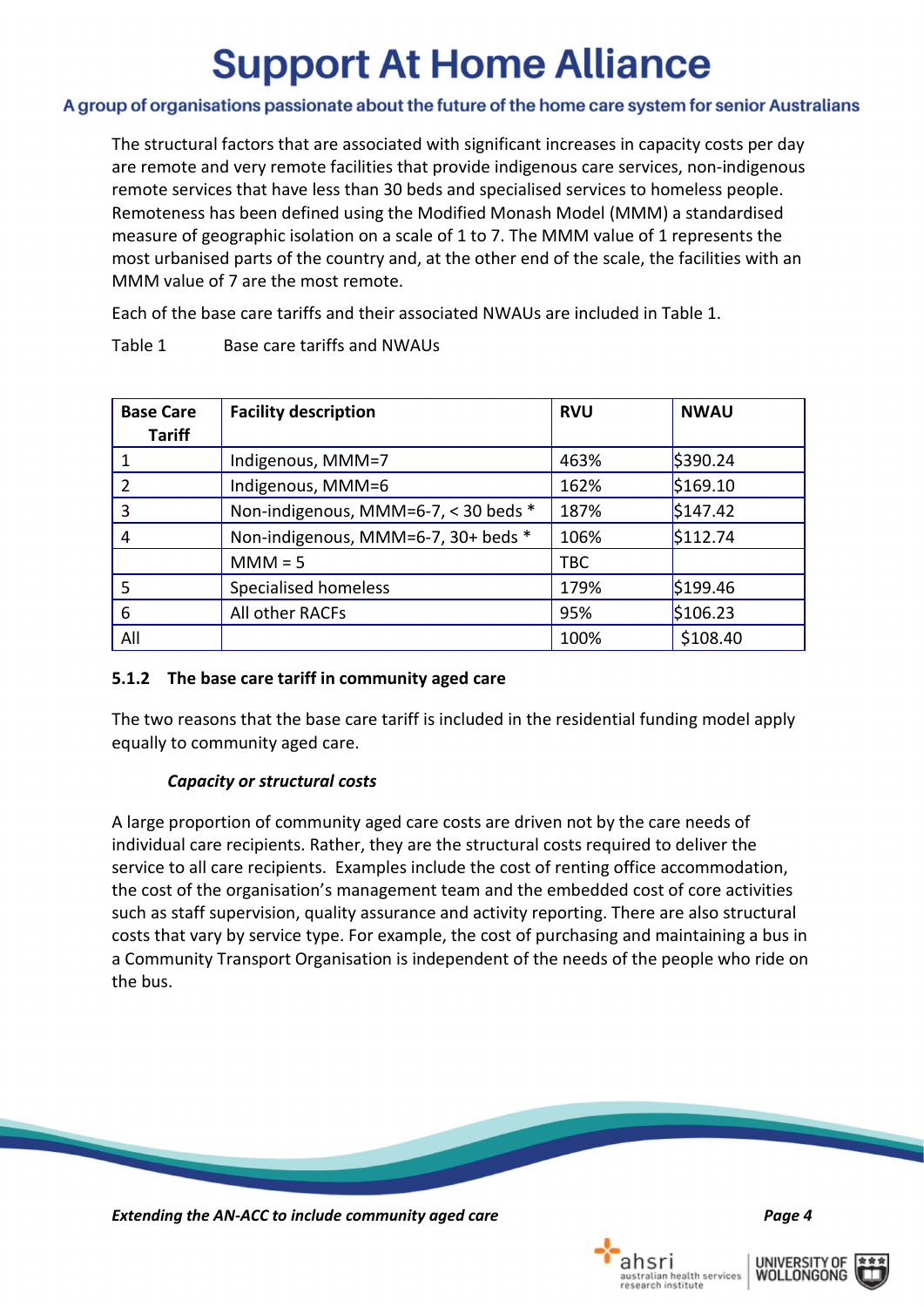#### A group of organisations passionate about the future of the home care system for senior Australians

#### *Stability*

The second issue is to need for stability in the funding model. Like residential care, community aged care services have a range of capacity or structural costs. Every organisation needs a cash flow to cover their capacity costs. These costs do not fluctuate in response to the needs of individual care recipients.

In designing the AN-ACC for residential aged care, we recommended that, in homes in remote areas, the base tariff be based on approved beds (capacity) with all other base tariffs being based on occupancy.

The same approach is recommended for community aged care. There should be an annual base care tariff paid in advance to each community aged care provider based on their location, size and service type. Like the residential model, these should be translated into a schedule of base care tariffs.

An illustration of the idea is shown in the following table.

| <b>Base care tariff</b> | <b>Description</b>                                                                                                                                                                                             |
|-------------------------|----------------------------------------------------------------------------------------------------------------------------------------------------------------------------------------------------------------|
| 1                       | Community transport organisation in major metropolitan or regional area providing<br>a large service (more than 1,000 care recipients per year)                                                                |
| $\mathcal{L}$           | Community transport organisation in major metropolitan or regional area providing<br>a medium service (500-999 care recipients per year)                                                                       |
| 3                       | Community transport organisation in major metropolitan or regional area providing<br>a small service (less than 500 care recipients per year)                                                                  |
| 4                       | Community transport organisation in outer regional or remote area providing a large<br>service (more than 1,000 care recipients per year)                                                                      |
| 5                       | Community transport organisation in outer regional or remote area providing a<br>medium service (500-999 care recipients per year)                                                                             |
| 6                       | Community transport organisation in outer regional or remote area providing a small<br>service (less than 500 care recipients per year)                                                                        |
| $\overline{7}$          | Meals on Wheels service in major metropolitan or regional area providing meals<br>only in a large service (more than 500 care recipients per year)                                                             |
| 8                       | Meals on Wheels service in major metropolitan or regional area providing meals,<br>social support and health and wellbeing monitoring in a large service (more than 500<br>care recipients per year)           |
| 9                       | Meals on Wheels service in major metropolitan or regional area providing meals<br>only in a small or medium service (less than 500 care recipients per year)                                                   |
| 10                      | Meals on Wheels service in major metropolitan or regional area providing meals,<br>social support and health and wellbeing monitoring in a small or medium service<br>(less than 500 care recipients per year) |

#### **Table 2 An example of possible Base Care Tariffs for community organisations**



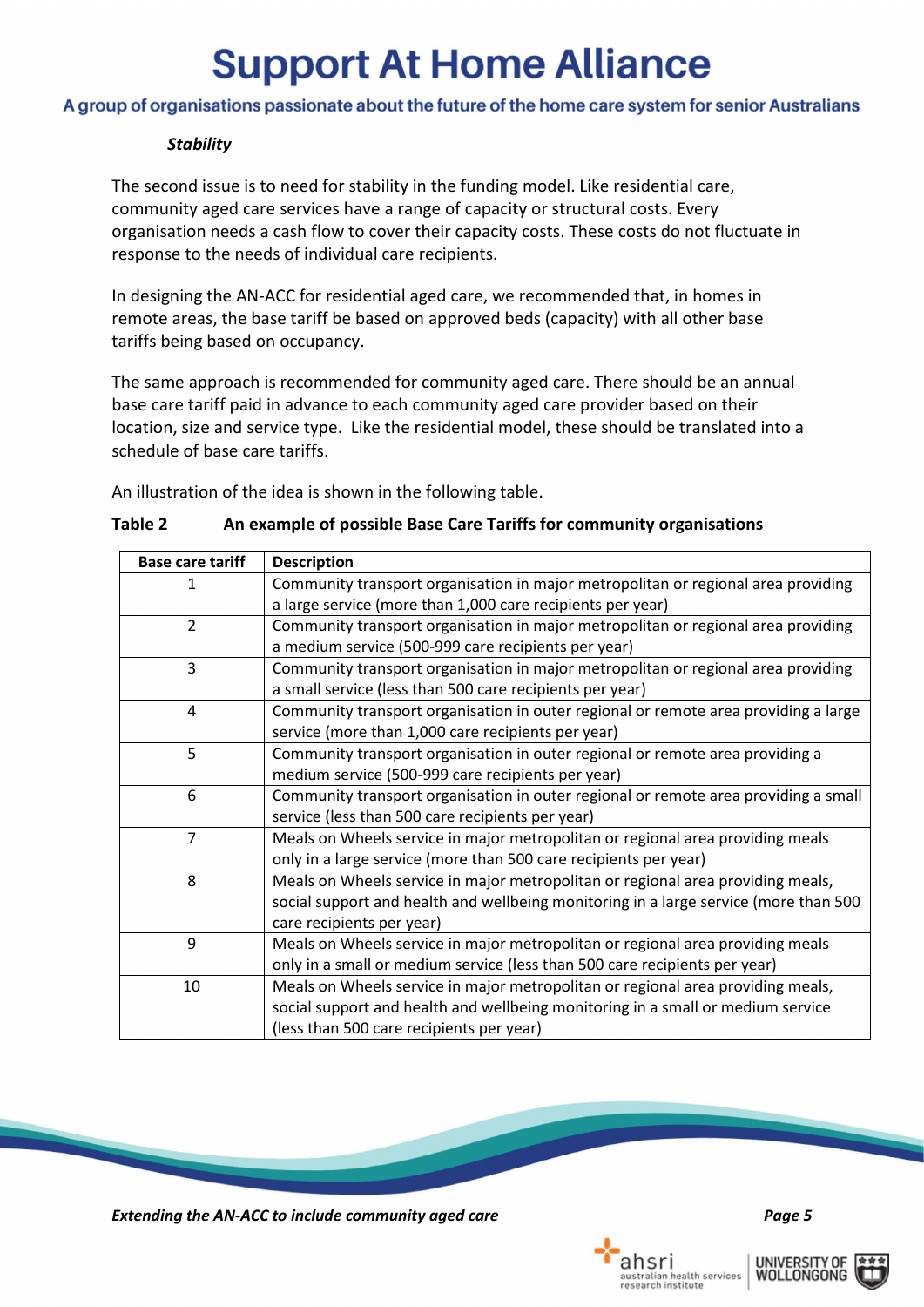#### A group of organisations passionate about the future of the home care system for senior Australians

This table is just for illustrative purposes and it raises two key points. Each base care tariff has to be defined based on clearly identifiable capacity costs. Costs that relate to the needs of individual care recipients are addressed in the activity (casemix) component. Also, there has to be limited number of base care tariffs. Too many tariffs make the model unwieldy.

### <span id="page-7-0"></span>**5.2 The activity (AN-ACC) component**

The individualised care or activity payment is additional to the base care tariff and relates to the tailored care received by individual care recipients. The activity payment is based on the AN-ACC class assigned for each individual care recipient (see [Figure 1\)](#page-8-0).

[Figure 1](#page-8-0) show the classification tree for Version 1.0 of the AN-ACC. Expansion of the AN-ACC to include community aged care would require the development of a different branch of the classification tree for community aged care recipients.



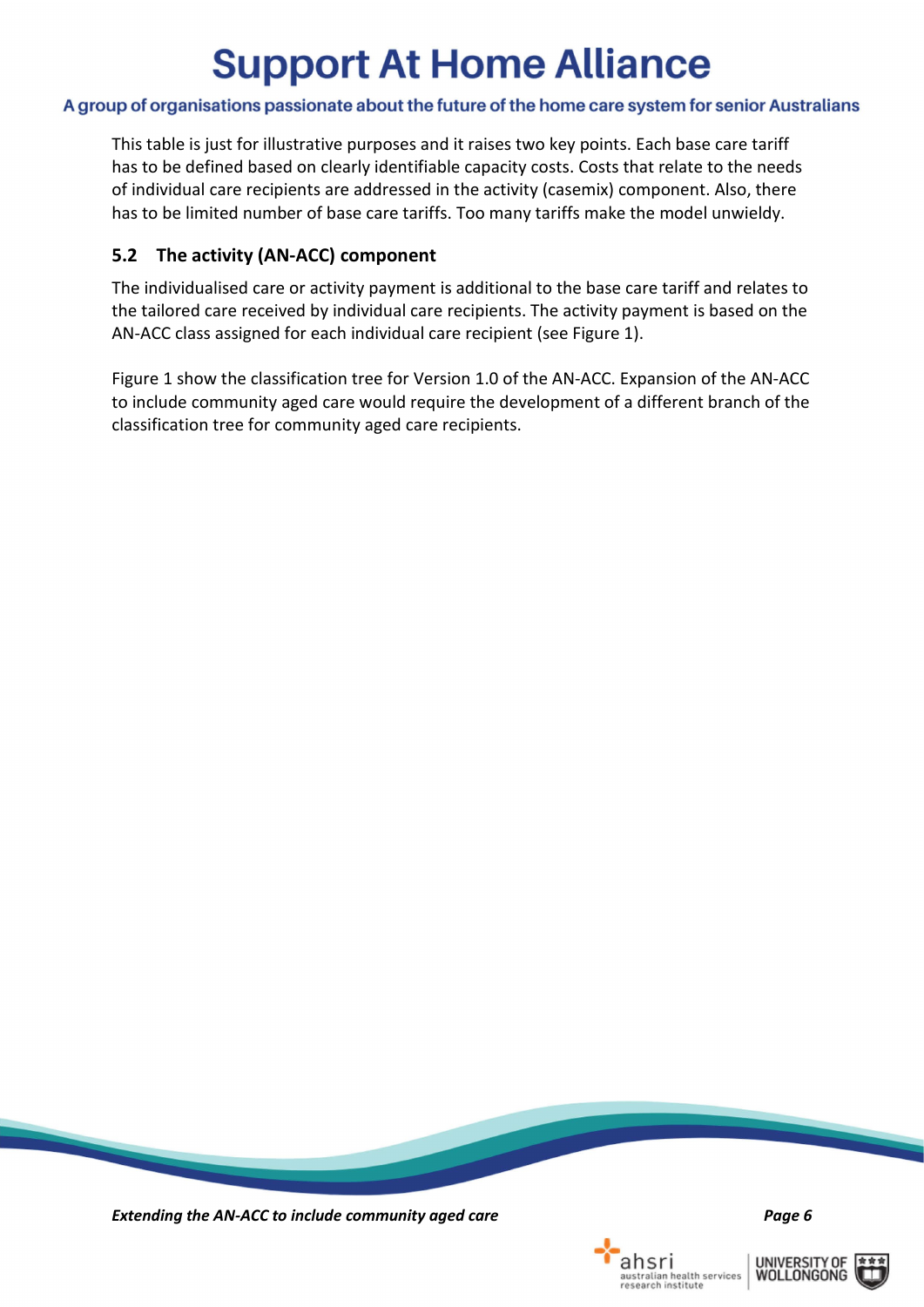A group of organisations passionate about the future of the home care system for senior Australians

#### <span id="page-8-0"></span>**Figure 1 The Australian National Aged Care Classification (AN-ACC) Version 1.0**



[Figure 2](#page-9-1) shows how the AN-ACC might be developed in future to incorporate community aged care. A care recipient might only be in one class or might be receiving multiple services, with the care recipient classified according to each service they need.



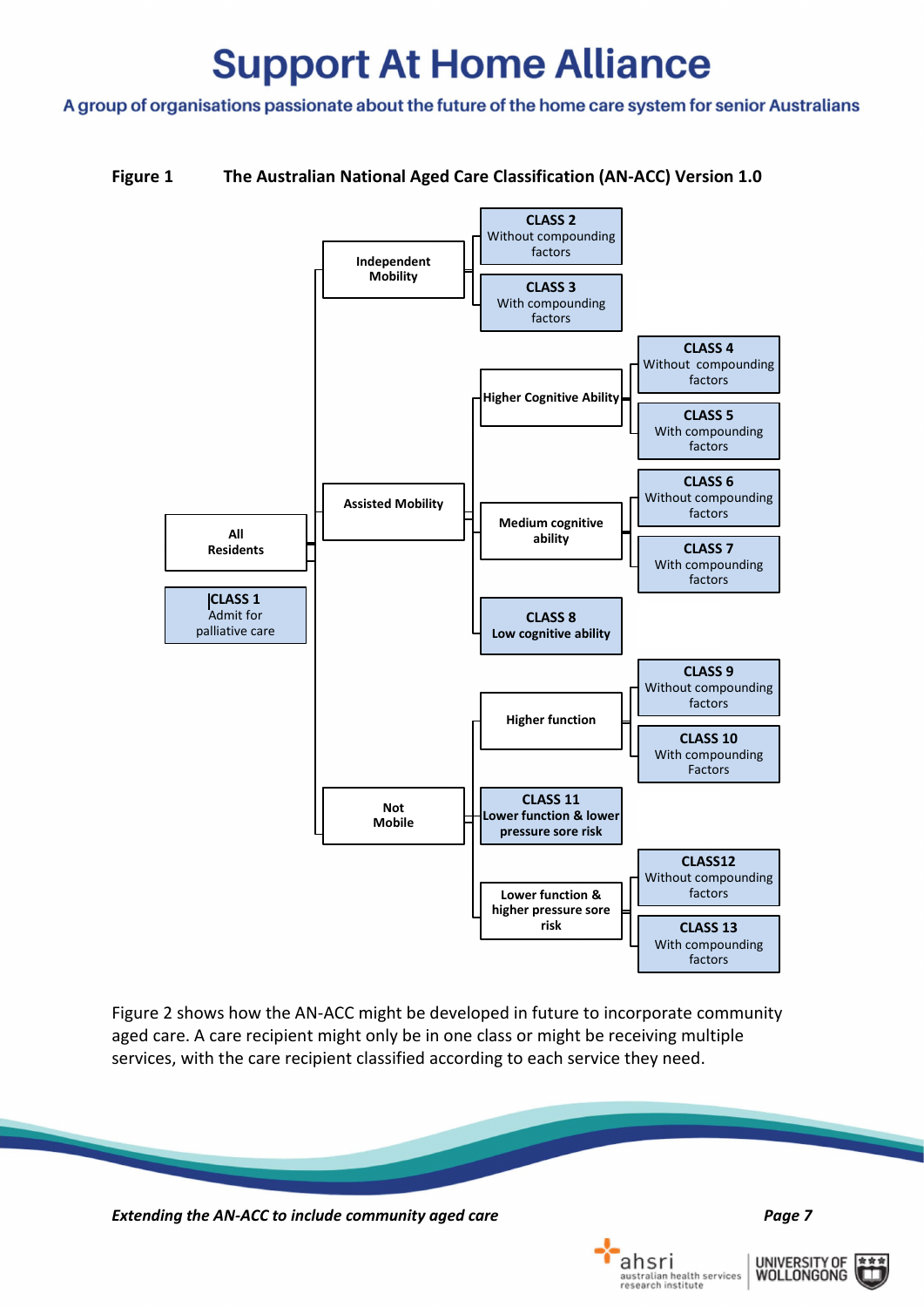#### A group of organisations passionate about the future of the home care system for senior Australians

<span id="page-9-1"></span>Figure 2 How the AN-ACC might be developed to incorporate community aged care in



Each CHSP provider organisation would receive an annual Base Care Tariff to cover their capacity costs. They would also receive an annual activity payment based on the volume and mix of care recipients in each AN-ACC class.

Once classes are developed for each service type, the final stage is to create AN-ACC classes based on combinations of service needs. These would then be available to be used in various combinations to replace the current 4 level HCP funding model. The outcome would be a funding model in which a care recipient may be in one or multiple funding classes at different times.

### <span id="page-9-0"></span>**5.3 The one-off adjustment payment**

An important feature of the residential AN-ACC funding model is the inclusion of a one-off adjustment payment for each resident when they first enter residential aged care. This oneoff adjustment payment recognises that there are additional, but time-limited, resource requirements when someone initially enters residential care.

These time-limited additional costs cover the following activities:



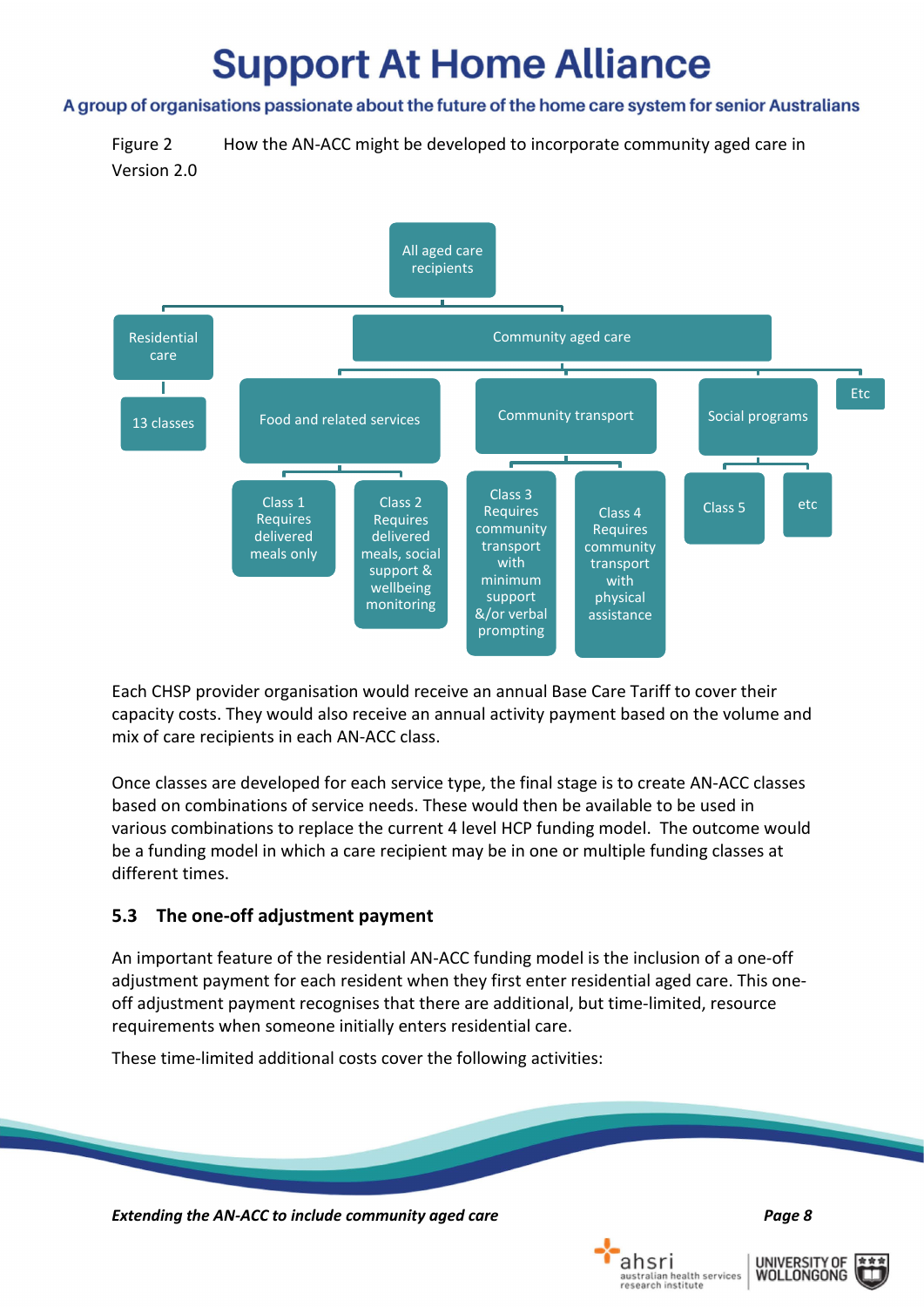#### A group of organisations passionate about the future of the home care system for senior Australians

- time spent getting to know the resident and their family
- **I** individualised care planning
- **•** behaviour management
- **•** health care assessments
- facilitating health care arising from assessments (including pain management, dental care, palliative care and other issues that need attention)
- developing an advanced care directive in partnership with the resident and their family.

In developing a suitable funding model for community aged care, stakeholders will need to consider whether an adjustment payment can be justified in community aged care and, if so, how it might work. At this stage there are no apparent reasons why an adjustment payment would be required in community and home support.

### <span id="page-10-0"></span>**6 Price and volume contracts**

While CHSP funding would continue initially to be funded via block grants, the goal would be to progressively introduce price and volume contracting with each provider organisation.

The volume would be specified in total units of care counted and funded as 'National Weighted Activity Units' (NWAU) separated into the two components in the AN-ACC funding model. The term NWAU is used because the cost and price of units of care are harmonised so that the same unit of activity (one NWAU) is used across all aged care streams and across all service types.<sup>[1](#page-10-1)</sup>

The price would be the National Efficient Price (NEP) for one NWAU and would be the same across Australia. It is the NWAU (not the price) that is adjusted to take account of regional differences.<sup>[2](#page-10-2)</sup>

A risk sharing mechanism would be built into each price and volume contract. For example, a home support service might have a price and volume contract for 1,000 NWAU of home support services plus or minus 10%. If the total volume of care provided is within the 1,000

*Extending the AN-ACC to include community aged care Page 9*

**UNIVERSITY OF** 

WOLLONGONG





<span id="page-10-1"></span><sup>&</sup>lt;sup>1</sup> A National Weighted Activity Unit (NWAU) is a unit of care expressed as a measure of relative price. It is sometimes termed a Relative Value Unit. The term NWAU is used deliberately in this paper to align the aged care funding model with the health system funding model as specified by the Independent Hospital Pricing Authority. An NWAU of 1.2 means that the price of the unit of care or activity is 20% above the average of all aged care activities. An NWAU of 0.5 means that the price is 50% below national average. A unit of care may be anything from a restorative care program over many months to a day of care or a week of delivered meals. The cost of each of these activities is calibrated against each other and the NWAU becomes the common unit of both activity and price.

<span id="page-10-2"></span> $<sup>2</sup>$  This approach is well established in the health system. For example, the national public hospital funding</sup> model includes a series of NWAU adjustments including an Indigenous adjustment and a patient residential remoteness adjustment.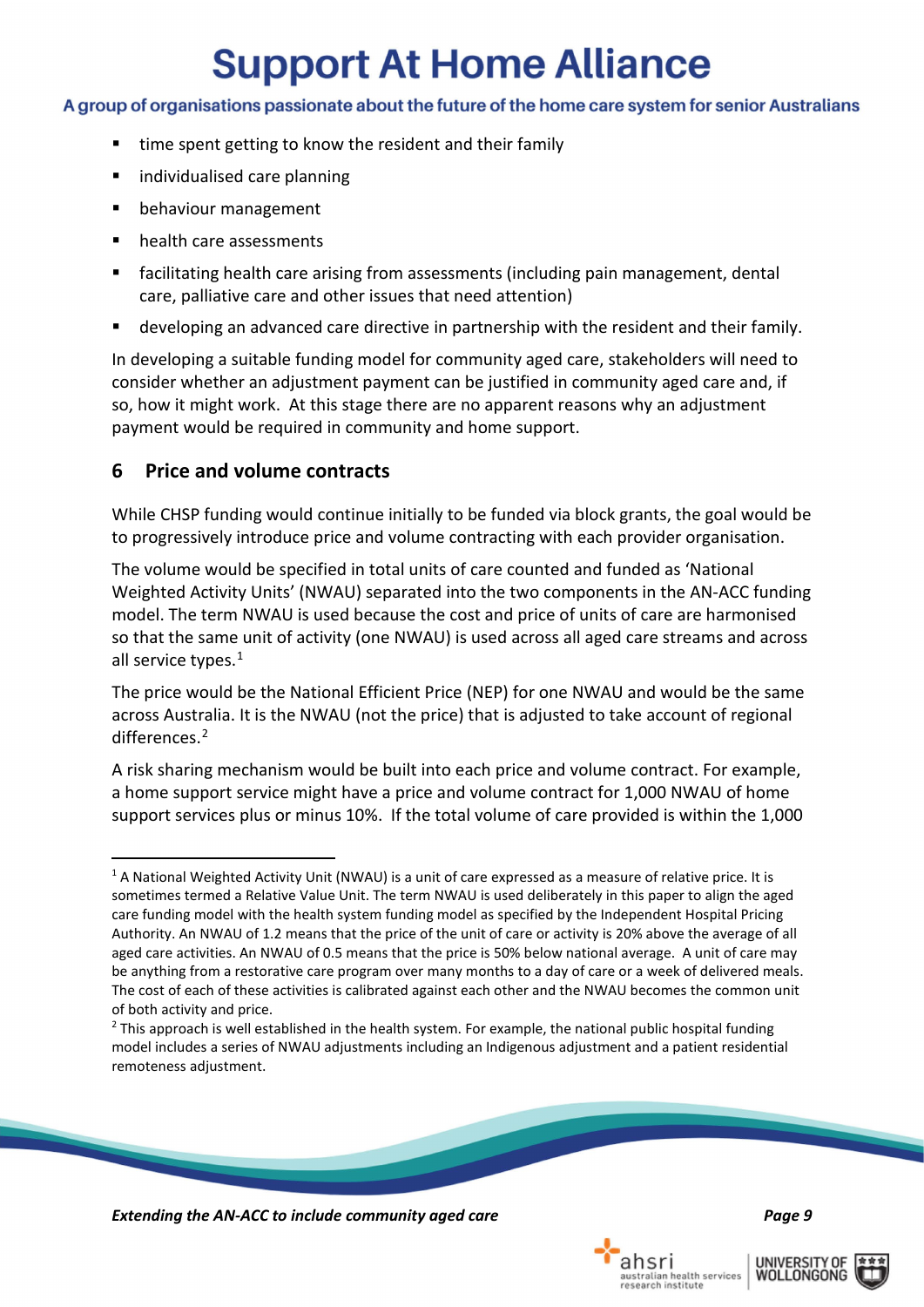### A group of organisations passionate about the future of the home care system for senior Australians

± 10% band, there is no adjustment in the total annual price of the contract. The funding for activity variations outside this band is adjusted at a marginal rate. The purpose of this risk sharing mechanism is both to share financial risk and to simplify contract management.<sup>[3](#page-11-1)</sup>

### <span id="page-11-0"></span>**7 Conclusion**

The AN-ACC funding model represents a significant change for the residential aged care sector and the same would be the case if it was extended to cover community aged care. Initially, this model may be perceived as complex by the sector with a new language and concepts. These concepts are sophisticated. However, they are at the same time sensible and easily explained.

However conceptually sophisticated, these ABF type models are administratively simple, straightforward and do not require complex information systems. In contrast, the current ACFI and the proposed 'Support at Home' funding models are conceptually straightforward (because they fund outputs not linked to outcomes), time—consuming and expensive to administer.

Planning for the technical implementation of the model needs to be accompanied by an investment in change management. The government will need to enter into a partnership with the sector to implement the new model, recognising that this is in the interests of care recipients, providers and government.

At the same time, there will inevitably be the need to fine-tune the model as implementation progresses. The Department will need systems in place for sector engagement and consultation as implementation progresses, as well as ongoing access to technical expertise.

As the system becomes embedded the government should both access external, and begin to develop internal, expertise in using the data to better measure the needs of care recipients and changing needs over time. The data should also be used in future planning to predict ongoing demand for both community and residential aged care.

Funding reform is not an end in itself. As well as being a more efficient and equitable funding model, this funding reform (if done well) provides an important opportunity to drive fundamental improvements in care recipient experiences and outcomes. It also provides the evidence base necessary to evaluate the value for money that the sector delivers.

*Extending the AN-ACC to include community aged care Page 10*

ahsri

stralian health services<br>search institute





<span id="page-11-1"></span><sup>&</sup>lt;sup>3</sup> A further reason is that this provides a mechanism to allow agencies to better predict and manage income and expenditure. This in turn will assist agencies to recruit and maintain a stable workforce. There is considerable evidence that staff continuity is a critically important factor in driving quality and safety.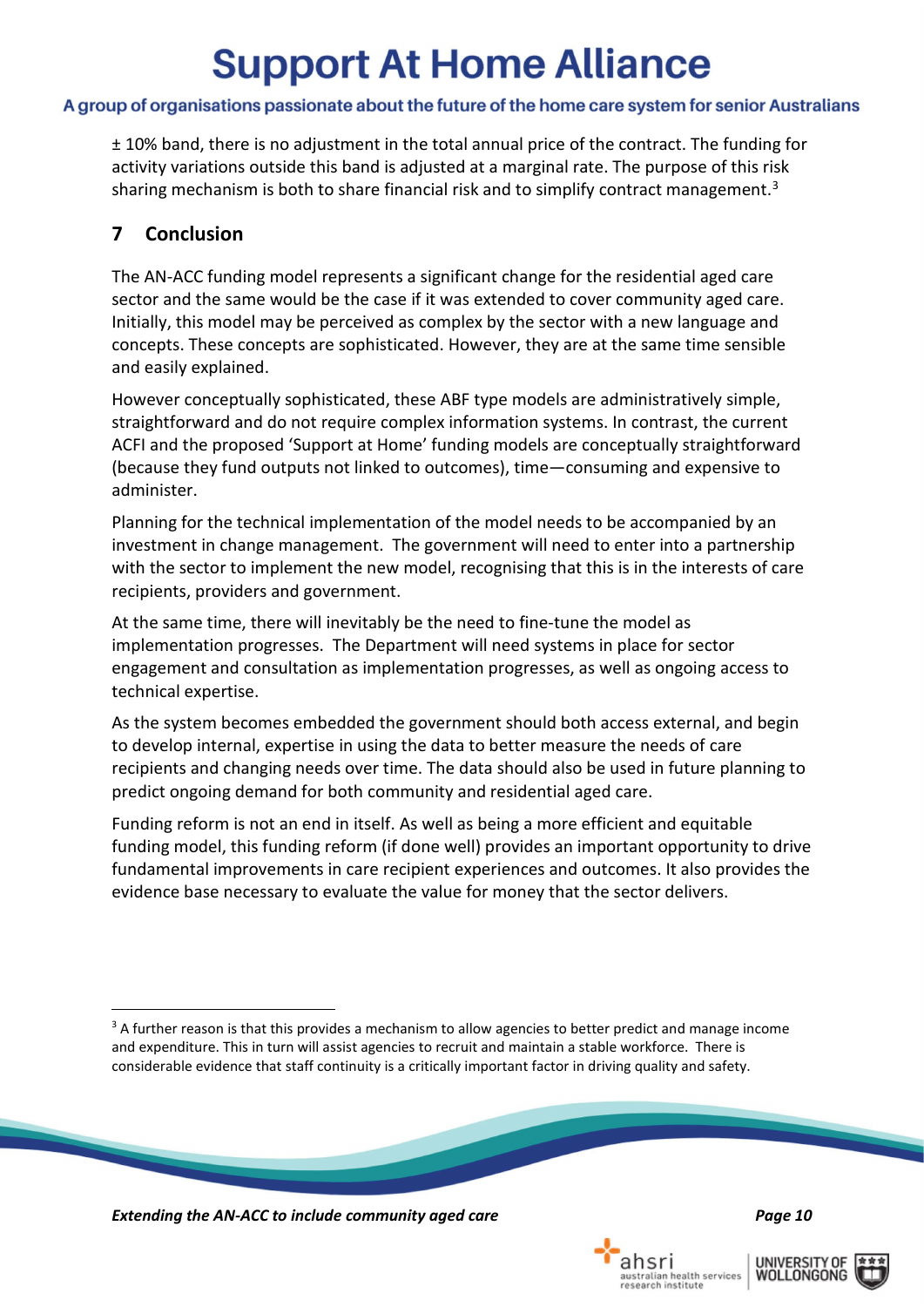A group of organisations passionate about the future of the home care system for senior Australians

### <span id="page-12-0"></span>**Attachment 1 An example: community transport**

This is a worked example of how the AN-ACC funding model would be implemented in aged care community and home support. This example is for a community transport service called the Anytown Community Transport Service. However, the overall approach applies equally to other types of community and home support services.

### <span id="page-12-1"></span>**7.1 Steps in extending the AN-ACC to include community and home support**

The first step in extending the AN-ACC to cover community and home supports is to develop a set of Base Care Tariffs for each community and home support service type. This example is for community transport organisations and their Base Care Tariffs are illustrated in [Table](#page-12-2)  [3.](#page-12-2) The Anytown Community Transport Service meets the definition of a Base Care Tariff 2 organisation. At the beginning of the financial year it will receive a Base Care Tariff grant of \$300,000 to cover its capacity costs. Note that the RVUs and the prices in this table are for illustrative purposes only. A costing study would be required to determine actual RVUs and costs. But the first step could be a set of weights based on expert opinion of community transport providers derived from a review of their current expenditure.

| Base care<br>tariff (BCT) | <b>Description</b>                                                                                                                               | <b>RVU</b> for<br><b>BCT</b> | <b>National</b><br><b>RVU price</b> | Base care<br>tariff |
|---------------------------|--------------------------------------------------------------------------------------------------------------------------------------------------|------------------------------|-------------------------------------|---------------------|
| 1                         | Community transport organisation in major metropolitan or<br>regional area providing a large service (more than 500 care<br>recipients per year) | 3000                         | \$200                               | \$600,000           |
| 2                         | Community transport organisation in major metropolitan or<br>regional area providing a medium service (500-999 care<br>recipients per year)      | 1500                         | \$200                               | \$300,000           |
| 3                         | Community transport organisation in major metropolitan or<br>regional area providing a small service (less than 500 care<br>recipients per year) | 1000                         | \$200                               | \$200,000           |
| 4                         | Community transport organisation in outer regional or remote<br>area providing a large service (more than 1,000 care<br>recipients per year)     | 3500                         | \$200                               | \$700,000           |
| 5                         | Community transport organisation in outer regional or remote<br>area providing a medium service (500-999 care recipients per<br>year)            |                              | \$200                               | \$400,000           |
| 6                         | Community transport organisation in outer regional or remote<br>area providing a small service (less than 500 care recipients<br>per year)       | 1250                         | \$200                               | \$250,000           |

<span id="page-12-2"></span>

| Table 3 | <b>Base Care Tariffs for community transport</b> |  |
|---------|--------------------------------------------------|--|
|         |                                                  |  |

*Extending the AN-ACC to include community aged care Page 11*

**UNIVERSITY OF** 

WOLLONGONG

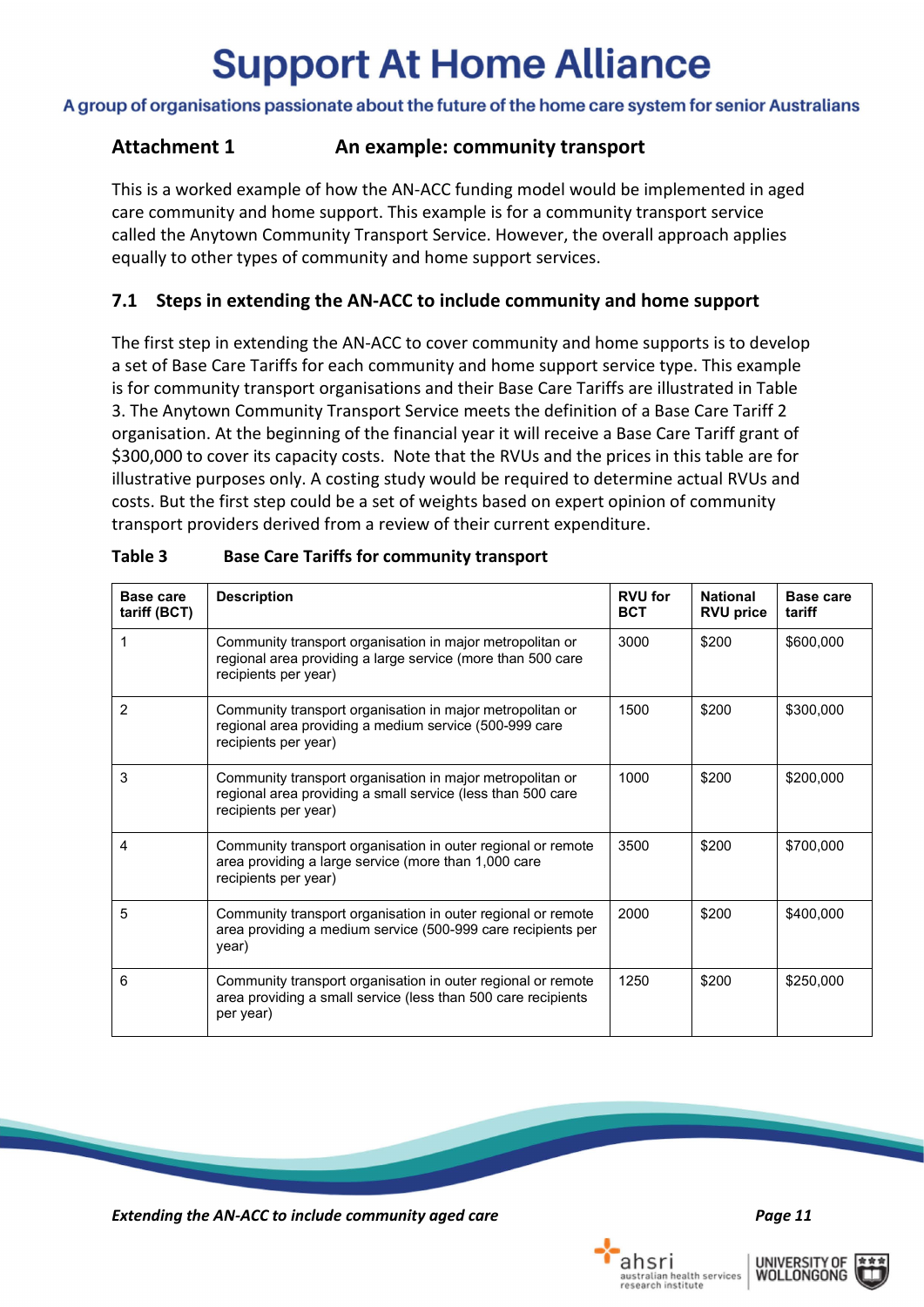#### A group of organisations passionate about the future of the home care system for senior Australians

The second step is to develop a classification of community transport activities. Some of the work being undertaken to develop the proposed Support at Home program may help to inform this. In the interim, assume that there are only 5 classes as shown in [Table 4](#page-13-0) (in practice there would likely be more than 5 classes). Each activity has an associated Relative Value Unit (RVU), which is an index of relative costliness. RVUs would be based on a costing study of the relative cost of providing different types of activities. But the first step could be a set of weights based on the expert opinion of community transport providers.

| <b>Activity</b>                                       | <b>RVU</b> | \$ per RVU | Total |
|-------------------------------------------------------|------------|------------|-------|
| Short return trip to local appointment                | 0.125      | \$200      | \$25  |
| 3 hour round trip to city appointment from rural town | 3.000      | \$200      | \$600 |
| Half day group outing per person                      | 0.200      | \$200      | \$40  |
| Full day group outing per person                      | 0.375      | \$200      | \$75  |
| 2 hour escorted shopping one on one                   | 0.300      | \$200      | \$60  |

#### <span id="page-13-0"></span>**Table 4 Community transport activity classification**

Each year the Independent Hospital and Aged Care Pricing Authority will recommend the national price of one NWAU for aged care overall, from which the dollar value of an RVU will be derived. In this example, the national price for one RVU of community transport is set at \$200. The RVU for each activity is multiplied by the national price to determine the price for each activity on this list. These activities and prices are standard across all community transport organisations regardless of location or size although not all organisations would provide every activity.

The Anytown Community Transport Service has three consumers. Their transport needs are summarised in the following 3 tables. The notional service plan for Mary Jones [\(Table 5\)](#page-13-1) assesses her as needing 28.35 RVUs of service over a year. She is classified as having medium community transport needs.

#### <span id="page-13-1"></span>**Table 5 Mary Jones: medium community transport needs**

| Notional service plan for 2023/24                        | <b>RVU</b> | <b>Activity</b><br>units | <b>Total RVU</b><br>per annum | \$ per RVU | Total   |
|----------------------------------------------------------|------------|--------------------------|-------------------------------|------------|---------|
| Short return trip to local appointment                   | 0.125      | 10                       | 1.25                          | \$200      | \$250   |
| 3 hour round trip to city appointment from<br>rural town | 3.000      |                          | 3                             | \$200      | \$600   |
| Half day group outing per person                         | 0.200      | 26                       | 5.2                           | \$200      | \$1,040 |
| Full day group outing per person                         | 0.375      | 12                       | 4.5                           | \$200      | \$900   |
| 2 hour escorted shopping one on one                      | 0.300      | 48                       | 14.4                          | \$200      | \$2,880 |
| <b>Total</b>                                             |            | 97                       | 28.35                         |            | \$5,670 |

*Extending the AN-ACC to include community aged care Page 12*

**UNIVERSITY OF** 

WOLLONGONG

ahsri

stralian health services<br>search institute

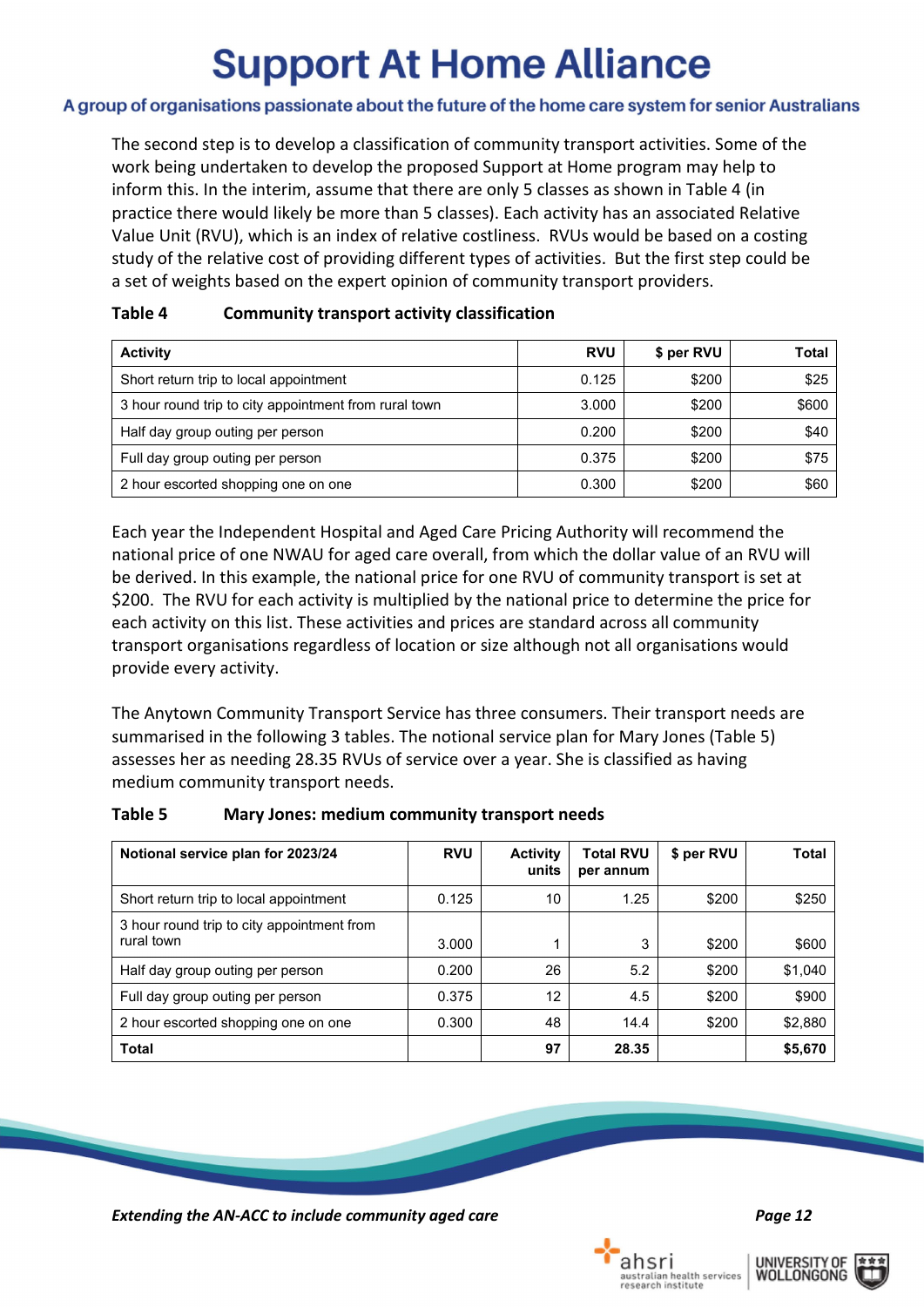#### A group of organisations passionate about the future of the home care system for senior Australians

The notional service plan for Harry Smith assesses him as needing 63.35 RVUs of service over a year. He is classified as having high community transport needs.

#### **Table 6 Harry Smith: high community transport needs**

| Notional service plan for 2023/24                        | <b>RVU</b> | <b>Activity</b><br>units | <b>Total RVU</b><br>per annum | \$ per RVU | Total    |
|----------------------------------------------------------|------------|--------------------------|-------------------------------|------------|----------|
| Short return trip to local appointment                   | 0.125      | 26                       | 3.25                          | \$200      | \$650    |
| 3 hour round trip to city appointment from<br>rural town | 3.000      | 12                       | 36                            | \$200      | \$7,200  |
| Half day group outing per person                         | 0.200      | 26                       | 5.2                           | \$200      | \$1,040  |
| Full day group outing per person                         | 0.375      | 12                       | 4.5                           | \$200      | \$900    |
| 2 hour escorted shopping one on one                      | 0.300      | 48                       | 14.4                          | \$200      | \$2,880  |
| <b>Total</b>                                             |            | 124                      | 63.35                         |            | \$12,670 |

The notional service plan for Nell Graham assesses her as needing 7.8 RVUs of service over a year. She is classified as having low community transport needs.

| Table 7 | <b>Nell Graham: low community transport needs</b> |
|---------|---------------------------------------------------|
|---------|---------------------------------------------------|

| Notional service plan for 2023/24                        | <b>RVU</b> | <b>Activity</b><br>units | <b>Total RVU</b><br>per annum | \$ per RVU | Total   |
|----------------------------------------------------------|------------|--------------------------|-------------------------------|------------|---------|
| Short return trip to local appointment                   | 0.125      | 0                        | 0                             | \$200      | \$0     |
| 3 hour round trip to city appointment from<br>rural town | 3.000      | 0                        | $\Omega$                      | \$200      | \$0     |
| Half day group outing per person                         | 0.200      | 0                        | 0                             | \$200      | \$0     |
| Full day group outing per person                         | 0.375      | 0                        | 0                             | \$200      | \$0     |
| 2 hour escorted shopping one on one                      | 0.300      | 26                       | 7.8                           | \$200      | \$1,560 |
| <b>Total</b>                                             |            | 26                       | 7.8                           |            | \$1,560 |

<span id="page-14-0"></span>[Table 8](#page-14-0) summarises the funding agreement for Anytown Community Transport Service. As a level 2 Base Care Tariff organisation, it receives \$300,000 as its Base Care Tariff. It also receives \$19,900 as an AN-ACC activity payment. This is funding for 99.50 RVUs of activities (28.35 RVU for Mary, 63.35 for Harry and 7.80 for Nell) plus or minus 10%. If its final activity for the year is in the range 89.55 to 109.45 RVU, Anytown Community Transport Service has met its activity goal.

*Extending the AN-ACC to include community aged care Page 13*



ahsri

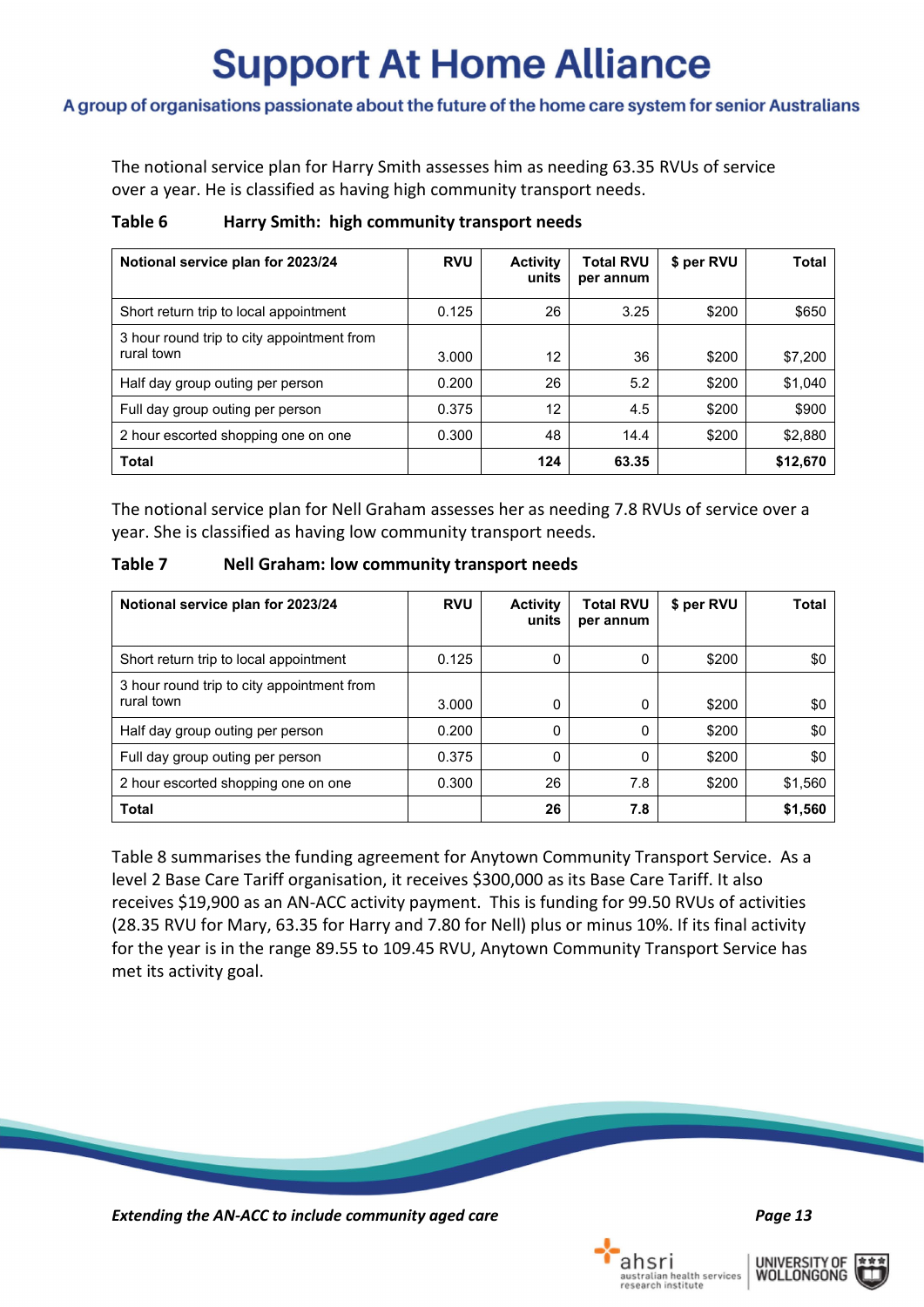#### A group of organisations passionate about the future of the home care system for senior Australians

#### **Table 8 Funding agreement for Anytown Community Transport Service**

| <b>Funding agreement</b>                | <b>Total RVU to</b><br>be delivered<br>per annum | <b>Minimum</b><br>activity | <b>Maximum</b><br>activity | \$ per RVU | <b>Total</b> |
|-----------------------------------------|--------------------------------------------------|----------------------------|----------------------------|------------|--------------|
| Base Care Tariff 2                      |                                                  |                            |                            | \$200      | \$300,000    |
| RVUs (+/- 10%) for Mary, Harry and Nell | 99.50                                            | 89.55                      | 109.45                     | \$200      | \$19,900     |
| <b>Total</b>                            |                                                  |                            |                            |            | \$319,900    |

While the budget has been built up based on meeting the assessed needs of Mary, Harry and Nell, the funding agreement is a lump sum price and volume contract based on total activity (99.50 RVU). Anytown Community Transport Service can cross-subsidise between Mary, Harry and Nell and can substitute one transport activity with another. It can vary the mix of activities it delivers in response to the changing needs of Mary, Harry and Nell and can be innovative in delivering different types of transport activity over the course of the year.

The service has two requirements:

- 1. It needs to meet the transport needs of Mary, Harry and Nell. If Mary, Harry or Nell are unhappy about the services they receive from the Anytown Community Transport Service, they can transfer to another community transport provider and take their notional RVU allocation with them.
- 2. It needs to meet the total quantum of activity, in this case 99.50 RVU plus or minus 10%. If activity falls below 89.55 RVU, the Commonwealth may require that the unspent activity funding be returned. If activity is more than 109.45 RVU, Anytown Community Transport Service has a good case for increased activity funding in the next year. These RVUs are adjusted to account for any consumer who joins or leaves the service during the course of the year. The goal is that services compete on quality and consumer experience rather than compete on price.

In this example there are only three consumers - Mary, Harry and Nell – and each one forms their own RVU class. In practice, there would be many more community transport users and treating each individual consumer as their own class is both impractical and unnecessary.

<span id="page-15-0"></span>Instead of treating each person as their own RVU class, each person requiring community transport would be assessed and allocated to one of four community transport AN-ACC classes as shown in [Table 9.](#page-15-0)

*Extending the AN-ACC to include community aged care Page 14*

ahsri

stralian health services<br>search institute



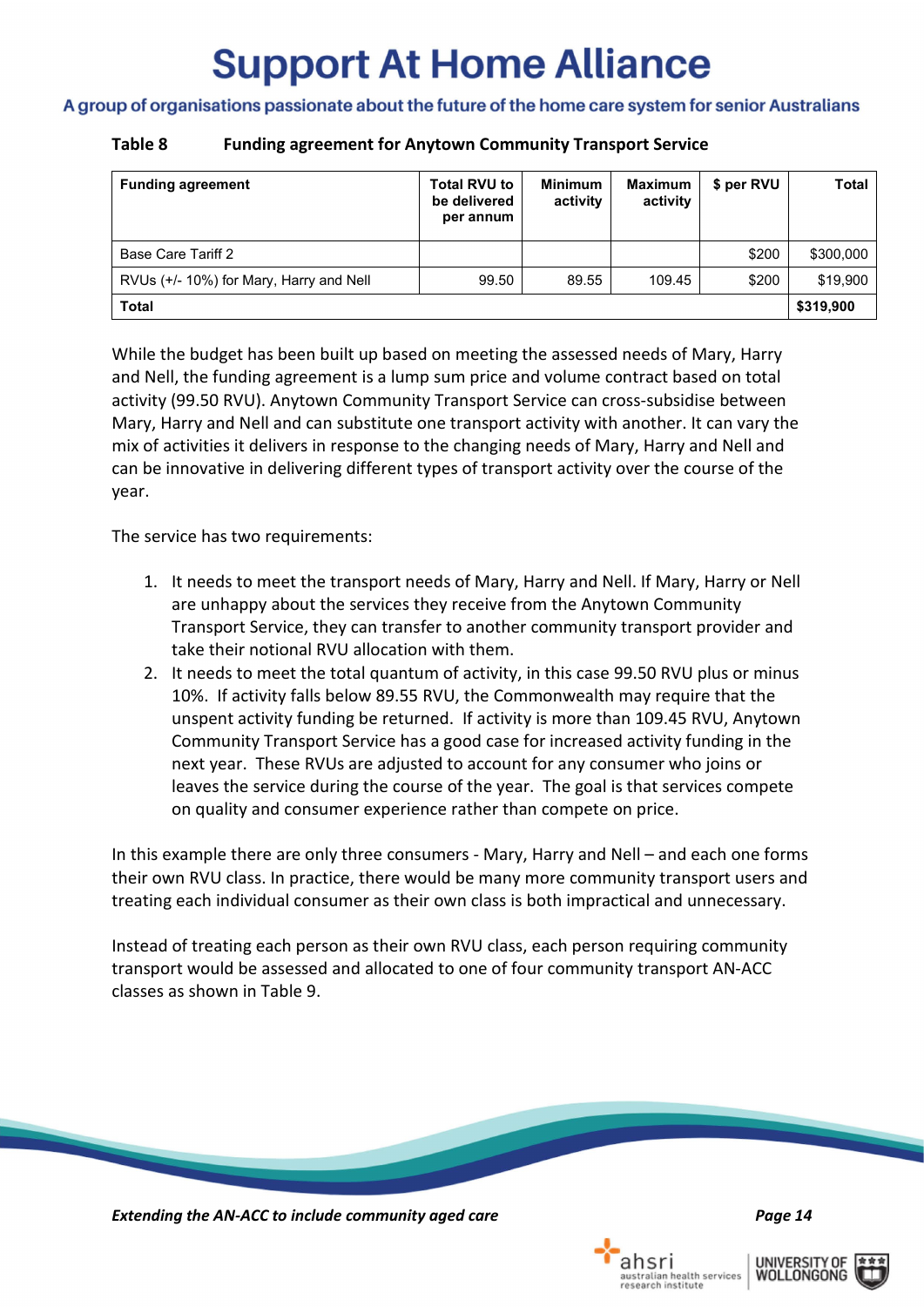A group of organisations passionate about the future of the home care system for senior Australians

#### **Table 9 AN-ACC classes for community transport**

| <b>AN-ACC classes for Community Transport</b> | <b>Definition</b>                   | <b>RVU for the purposes</b><br>of a price and volume<br>contract |
|-----------------------------------------------|-------------------------------------|------------------------------------------------------------------|
| Class 1. High community transport needs       | Person needs >50 RVU per<br>annum   | 60 RVU                                                           |
| Class 2. Medium community transport needs     | Person needs 20-49 RVU per<br>annum | 30 RVU                                                           |
| Class 3. Low community transport needs        | Person needs 5-19 RVUs per<br>annum | <b>10 RVU</b>                                                    |
| Class 4. Casual community transport needs     | Person needs <5 RVU per<br>annum    | 5 RVU                                                            |

[Table 10](#page-16-0) summarises the funding agreement for Anytown Community Transport Service once AN-ACC is introduced. As a level 2 Base Care Tariff organisation, it receives \$300,000 as its Base Care Tariff. It also receives \$20,000 as an AN-ACC activity payment. This is funding for 100.00 RVU of activities plus or minus 10%. If its final activity for the year is in the range 90.00 to 110.00, Anytown Community Transport Service has met its activity goal.

#### <span id="page-16-0"></span>**Table 10 AN-ACC funding agreement for Anytown Community Transport Service**

| <b>Funding agreement</b>           | <b>Total RVU to</b><br>be delivered<br>per annum | <b>Minimum</b><br>activity | <b>Maximum</b><br>activity | \$ per RVU | Total     |
|------------------------------------|--------------------------------------------------|----------------------------|----------------------------|------------|-----------|
| <b>Base Care Tariff</b>            | 0                                                |                            |                            | \$200      | \$300,000 |
| RVU (+/- 10%) for Class 1, 2 and 3 | 100                                              | 90                         | 110                        | \$200      | \$20,000  |
| <b>Total</b>                       |                                                  |                            |                            |            | \$320,000 |

This example only covers community transport. Many care recipients need multiple services, each with their own AN-ACC class. The last stage in the development of AN-ACC is to create classes that are combinations of different types of service needs. For example, there would be an AN-ACC class for people with high needs for case management, community transport, delivered meals, personal care and house cleaning.

These classes would be progressively developed and added to the AN-ACC classification, starting with classes to cover the combination of services currently being provided to the Home Care Package (HCP) recipients. But the first step is to develop service specific AN-ACC classes before moving progressively to bundled classes as a future step.

*Extending the AN-ACC to include community aged care Page 15*



ahsri

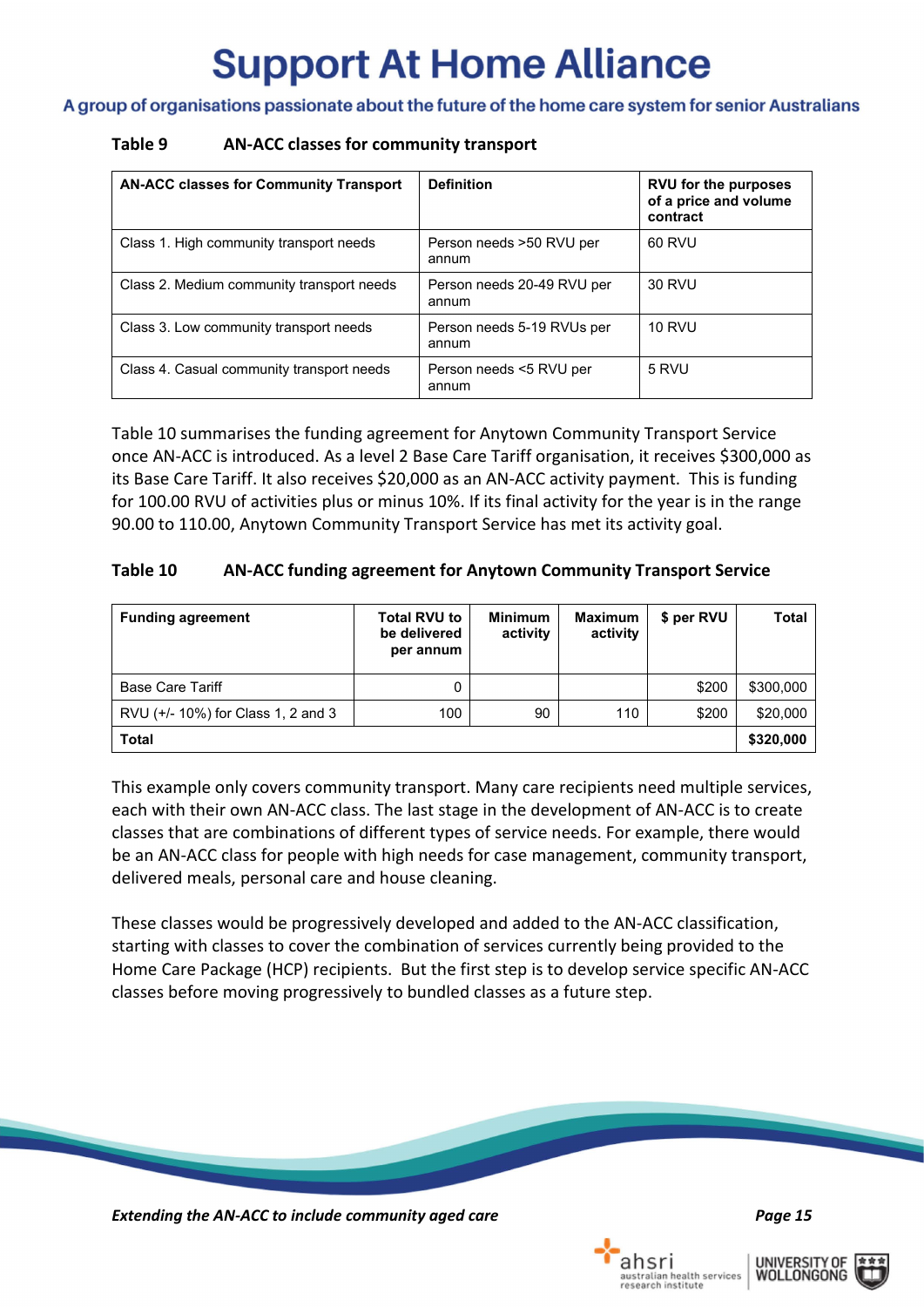A group of organisations passionate about the future of the home care system for senior Australians

### <span id="page-17-0"></span>**7.2 Implementation**

While the AN-ACC model is more conceptually sophisticated than the Support at Home model, it is actually simpler (and ultimately cheaper) from an administrative perspective for both the Commonwealth and providers. However, these are new concepts in the community and home support sector and it would take some time before the system could be completely bedded down. For this reason, the AN-ACC should be progressively developed and implemented in stages over two to three years.

### <span id="page-17-1"></span>**Attachment 2 Differences between the AN-ACC funding model and the proposed Support at Home funding model**

There are three critical differences between this model and the fee for service model being proposed for the new Support at Home program.

### <span id="page-17-2"></span>**1 Base Care Tariff**

The proposed Support at Home Program does not include a Base Care Tariff [\(Table 1\)](#page-12-2).

There are two reasons why the AN-ACC funding model includes a base care tariff:

### **Capacity or structural costs**

A large proportion of community aged care costs are driven not by the care needs of individual care recipients. Rather, they are the structural costs required to deliver the service to all care recipients. Examples include the cost of renting office accommodation, the cost of the organisation's management team and the embedded cost of core activities such as staff supervision, quality assurance and activity reporting. There are also structural costs that vary by service type.

For example, the cost of purchasing and maintaining a bus in a Community Transport Organisation is independent of the needs of the people who ride on the bus. This is no different to the costs of running a car. There are fixed costs with running a car whether it sits in the driveway unused or whether it is used each day.



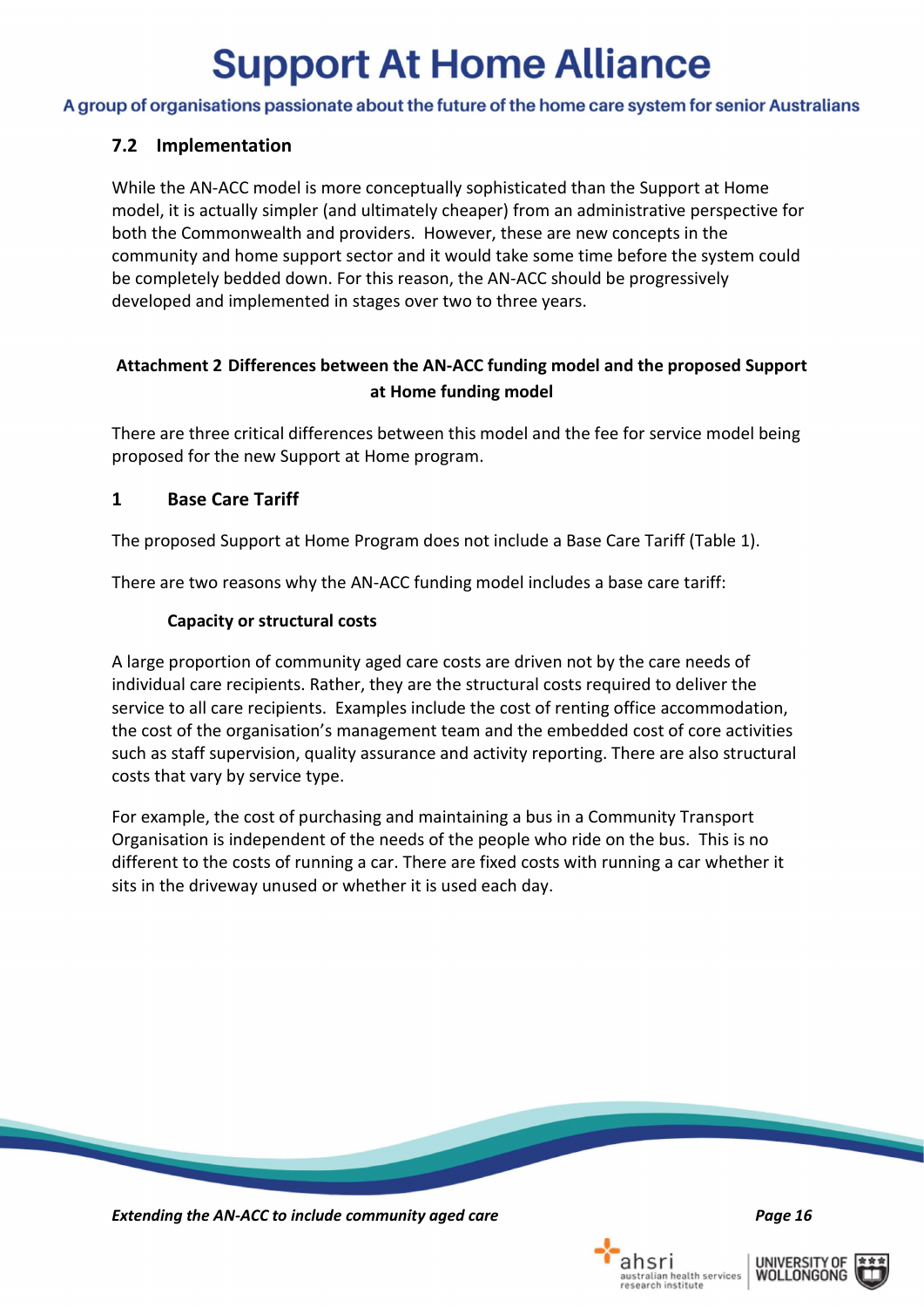#### A group of organisations passionate about the future of the home care system for senior Australians

#### **Stability**

The second issue is to need for stability in the funding model. Like residential care, community aged care services have a range of capacity or structural costs. Every organisation needs a cash flow to cover these costs. These costs do not fluctuate in response to the needs of individual care recipients.

In designing the AN-ACC for residential aged care, we recommended that, in homes in remote areas, the base tariff be based on approved beds (capacity) with all other base tariffs being based on occupancy. The same approach is recommended for community aged care. There should be an annual base care tariff paid in advance to each community aged care provider based on their location, size and service type. Like the residential model, these should be translated into a schedule of base care tariffs.

#### <span id="page-18-0"></span>**2 The units of activity being purchased/funded**

Both the AN-ACC and the proposed Support at Home model include an activity schedule similar to [Table 4.](#page-13-0) However, the activity schedule has different roles in each model.

In the AN-ACC model, the activity schedule is an intermediate product. It is used for care planning and for counting and reporting activity. But the activity schedule is not used as the purchasing currency. Total RVU per annum is the unit of activity being funded in the AN-ACC model.

<span id="page-18-1"></span>This is quite different to the proposed Support at Home program. In the Support at Home program, the activity schedule is the purchasing currency. A price is set for each activity and the provider is paid in arrears for delivering each specific activity. Mary, Harry and Nell are each approved for a maximum number of activity units and providers are paid in arrears for delivering these. Funding for any approved services that are not used is retained by the Commonwealth. Providers are not funded for any services that are not pre-approved.